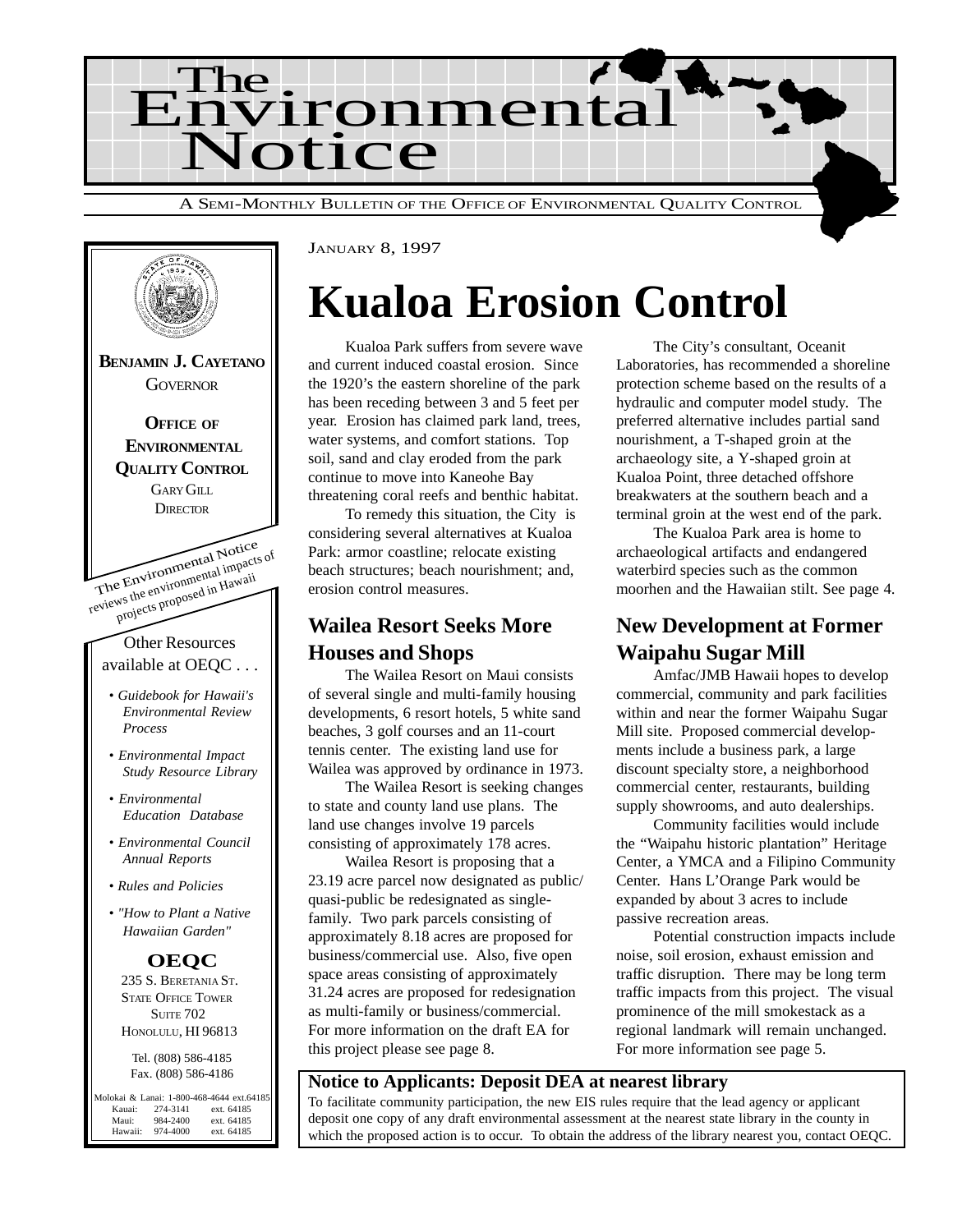# Table of Contents

#### JANUARY 8, 1997

### **1** Oahu Notices

| <b>Draft Environmental Assessments</b>                                                                                                                                                                                                                                                                       |
|--------------------------------------------------------------------------------------------------------------------------------------------------------------------------------------------------------------------------------------------------------------------------------------------------------------|
| <b>Final Environmental Assessments/</b><br><b>Findings of No Significant Impact</b><br>(3) Sagara After-The-Fact CRM Wall and Concrete                                                                                                                                                                       |
| <b>Environmental Impact Statement Preparation Notice</b><br>(4) Kualoa Regional Park Beach Erosion Control  4                                                                                                                                                                                                |
| <b>Draft Environmental Impact Statements</b>                                                                                                                                                                                                                                                                 |
| <b>National Environmental Policy Act</b><br>(6) Sport Hunting & Fishing Program, US Army Garrison,<br>(7) Construct Baggage Storage Facility, Bldg 2028,                                                                                                                                                     |
| <b>Previously Published Projects Pending Public Comments</b><br>Draft Environmental Assessments<br>Ahuimanu Dewatering Facility for Storm Drain Equipment 7<br>Honolulu Harbor Tank Farm Demolition and<br>Environmental Impact Statement Preparation Notices (EISPN)<br><b>Final EIS Pending Acceptance</b> |

### 3 **Maui Notices**

#### **Draft Environmental Assessments**

| (1) Jusdoit Commercial Complex Application for |  |
|------------------------------------------------|--|
|                                                |  |
|                                                |  |
|                                                |  |

### **National Environmental Policy Act**

| (3) Waiale Drive, Mahalani Street and |
|---------------------------------------|
|                                       |

#### **Previously Published Projects Pending Public Comments**

| <b>Draft Environmental Assessments</b> |
|----------------------------------------|
|                                        |
|                                        |
|                                        |

### 2 **Molokai Notices**

| <b>Draft Environmental Assessments</b>     |  |
|--------------------------------------------|--|
|                                            |  |
| Published Projects Pending Public Comments |  |
| Draft Environmental Assessments            |  |

Pelekunu Preserve Natural Area Partnership ................................. 11

### 4 **Lanai Notices**

#### **Previously Published Projects Pending Public Comments** Draft Environmental Assessments

### 6 **Hawaii Notices**

#### **Draft Environmental Assessments** [\(1\) Hualalai Elderly Housing.............................................................. 12](#page-11-0)

#### **Final Environmental Assessments/**

#### **Findings of No Significant Impact (FONSI)** [\(3\) Honalo Base Yard........................................................................ 13](#page-12-0)

### **Final Environmental Impact Statements**

| (4) Big Island Candies Retail and Production Facility  14 |  |
|-----------------------------------------------------------|--|
|-----------------------------------------------------------|--|

### **Shoreline Notices**

### **Federal Notices**

### **Letters of Notice**

|--|--|

**BIDS REQUESTED for Kailua Bay Advisory Council Watershed Review See Page 17**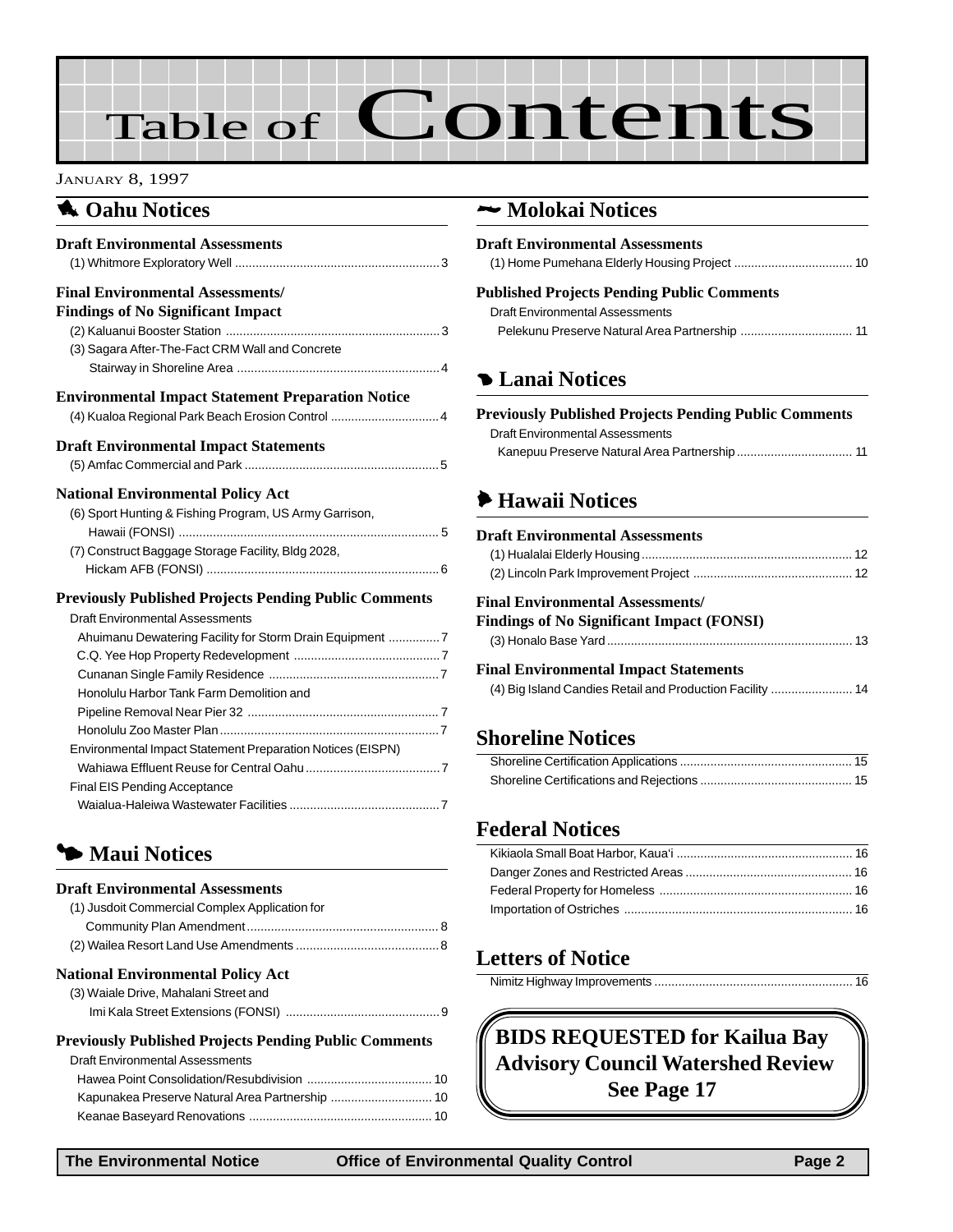#### <span id="page-2-0"></span>JANUARY 8, 1997 **Oahu Notices Draft Environmental Assessments** 1 **(1) Whitmore Exploratory Well District**: Wahiawa **TMK**: 7-1-09:64 **Applicant**: City and County of Honolulu Board of Water Supply 630 South Beretania Street Honolulu, Hawaii 96843 Contact: Barry Usagawa (527-5235) **Accepting Authority**: City and County of Honolulu Board of Water Supply 630 South Beretania Street Honolulu, Hawaii 96843 Contact: Barry Usagawa (527-5235) **Consultant**: CH2M Hill 1585 Kapiolani Boulevard, Suite 1420 Honolulu, Hawaii 96814 Contact: Robert Chuck (943-7135 x 226) **Public Comment Final Environmental Assessments/Findings of No Significant Impact 1 2 3 4 5 7 6** Islandwide

**Deadline**: February 7, 1997 **Status**: DEA First Notice, pending public comment. Address comments to the applicant with copies to the consultant and OEQC.

The City and County of Honolulu Board of Water Supply (BWS) proposes to drill, case and pump test an exploratory potable water well located near the west side of Whitmore Village, along the north edge of Whitmore Avenue. The well site is situated on a portion of a 2.644 acre site of vacant land owned by the City Department of Parks and Recreation. The proposed well is anticipated to yield about 2.0 million gallons of potable water per day for the Whitmore Village area. The well will improve flows and pressures to the Whitmore area and will provide backup to the single pipeline crossing Lake Wilson from Wahiawa. The proposed well will be approximately 980 feet deep with the upper 850 feet consisting of 16 inch diameter steel casing. The lower 130 feet of the well will consist of a 15-1/2 inch open hole. The proposed well will be tapping water at a depth of approximately 280 feet above mean sea level from high-level dike-confined water. The estimated cost of the proposed exploratory well project is \$770,000 and is expected to last about eight months.



### **(2) Kaluanui Booster Station**

| District:          | Koolauloa                         |
|--------------------|-----------------------------------|
| TMK:               | 5-3-11: por. 9                    |
| Applicant:         | City and County of Honolulu       |
|                    | Board of Water Supply             |
|                    | 630 South Beretania Street        |
|                    | Honolulu, Hawaii 96843            |
|                    | Contact: Barry Usagawa (527-5235) |
| Accepting          |                                   |
| <b>Authority:</b>  | City and County of Honolulu       |
|                    | Board of Water Supply             |
|                    | 630 South Beretania Street        |
|                    | Honolulu, Hawaii 96843            |
|                    | Contact: Raymond Sato (527-6180)  |
| <b>Consultant:</b> | Engineering Design Group, Inc.    |
|                    | 1525 Young Street                 |
|                    | Honolulu, Hawaii 96814            |
|                    | Contact: Edgar Lee (942-4400)     |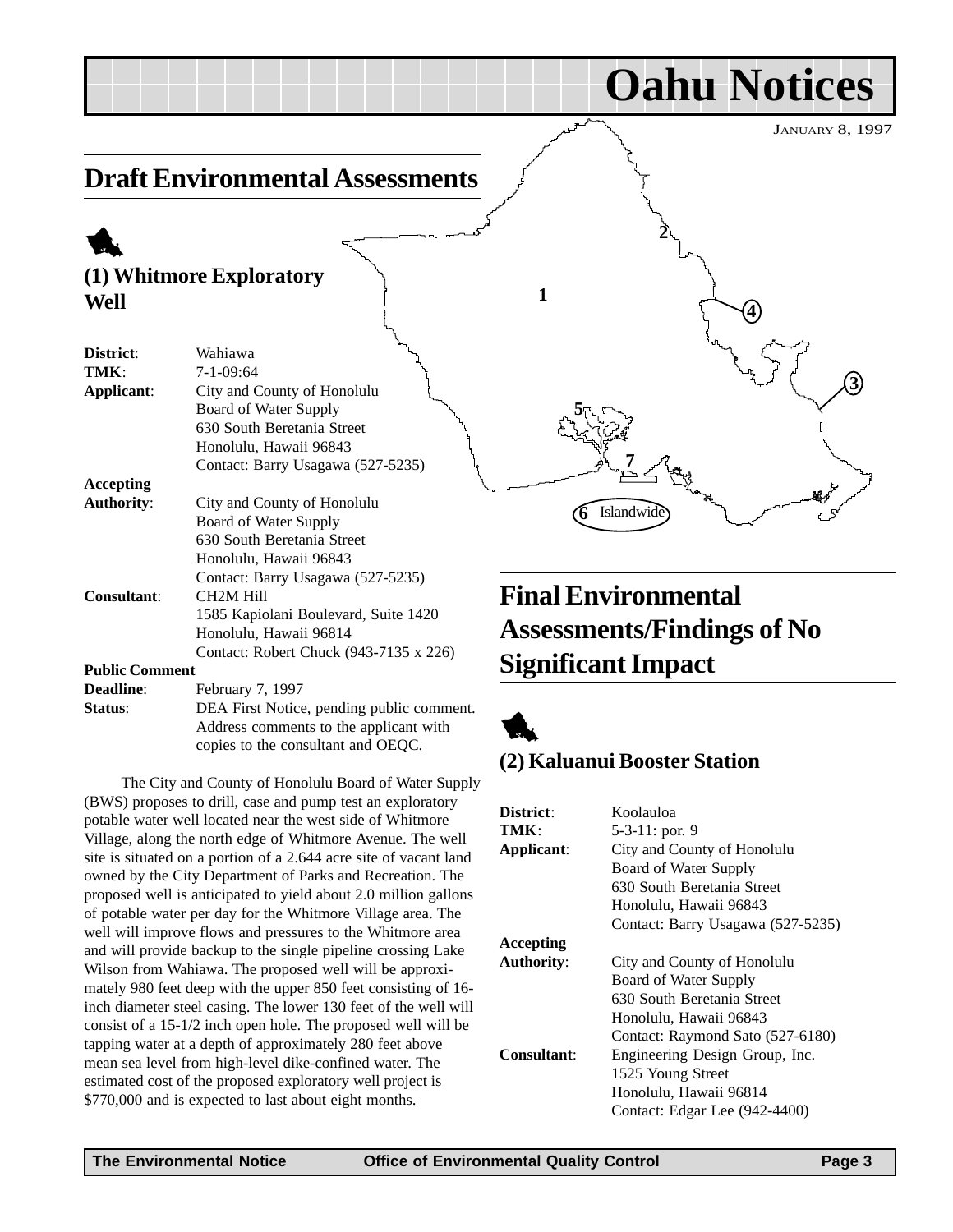<span id="page-3-0"></span>JANUARY 8, 1997

#### **Public Challenge**

| <b>Deadline:</b> | February 7, 1997                      |
|------------------|---------------------------------------|
| Status:          | FEA/FONSI issued, project may proceed |

The City and County of Honolulu Board of Water Supply (BWS) proposes to construct a pumping station to boost potable water through the existing transmission main along Kamehameha Highway from the Hauula-Punaluu 180 system to the Kahana 315 Reservoir. The booster station structure will be 40 feet by 40 feet by 15 feet in height. The building will be acoustically treated such that sound levels will not exceed State Department of Health noise limits. The project site is within the boundaries of the Sacred Falls State Park. It is located in an open, grassy field adjacent to the existing parking lot. Planning and siting of the proposed facility has been coordinated with the State Department of Land and Natural Resources, Division of State Parks. Visual impacts will be minimized by the existing ironwood trees and shrubs that are presently screening the site. In addition, landscaping will further screen the proposed booster station.



### **(3) Sagara After-The-Fact CRM Wall and Concrete Stairway in Shoreline Area**

| District:               | Koolaupoko                            |
|-------------------------|---------------------------------------|
| TMK:                    | $4 - 3 - 01:16$                       |
| Applicant:              | Sagara Trucking, Inc.                 |
|                         | P.O. Box 1345                         |
|                         | Woodland, California 95695            |
|                         | Contact: Kay Sagara (916-662-9611)    |
| Accepting               |                                       |
| <b>Authority:</b>       | City and County of Honolulu           |
|                         | Department of Land Utilization        |
|                         | 650 South King Street, 7th Floor      |
|                         | Honolulu, Hawaii 96813                |
|                         | Contact: Dana Teramoto (523-4648)     |
| Consultant:             | Goodsill Anderson Quinn & Stifel      |
|                         | P.O. Box 3196                         |
|                         | Honolulu, Hawaii 96801                |
|                         | Contact: Kellie Sekiya (547-5600)     |
| <b>Public Challenge</b> |                                       |
| <b>Deadline:</b>        | February 7, 1997                      |
| Status:                 | FEA/FONSI issued, project may proceed |

The applicant, Sagara Trucking, Inc., proposes to retain an after-the-fact CRM terraced retaining wall and concrete stairway. The wall is approximately 20 feet high. The

concrete stairway provides access from the three-story, singlefamily detached dwelling to the ocean. The wall is located within the Shoreline Area.

The subject property is located in Kailua towards the far southern end of the Lanikai residential community near Wailea Point. The street address of the property is 1607 Mokulua Drive.

### **Environmental Impact Statement Preparation Notice**

1

### **(4) Kualoa Regional Park Beach Erosion Control**

| District:             | Koolaupoko                              |
|-----------------------|-----------------------------------------|
| TMK:                  | $4-9-4:01$                              |
| Applicant:            | City & County of Honolulu               |
|                       | Department of Parks & Recreation        |
|                       | 650 South King Street                   |
|                       | Honolulu, Hawaii 96813                  |
|                       | Contact: Daniel Takamatsu (527-6301)    |
| <b>Accepting</b>      |                                         |
| <b>Authority:</b>     | City & County of Honolulu               |
|                       | Department of Parks & Recreation        |
|                       | 650 South King Street                   |
|                       | Honolulu, Hawaii 96813                  |
|                       | Contact: Daniel Takamatsu (527-6301)    |
| Consultant:           | Oceanit Laboratories, Inc.              |
|                       | 1100 Alakea Street, 31st floor          |
|                       | Honolulu, Hawaii 96813                  |
|                       | Contact: Robin Anawalt (531-3017)       |
| <b>Public Comment</b> |                                         |
| <b>Deadline:</b>      | February 7, 1997                        |
| Status:               | EISPN First Notice pending public com-  |
|                       | ment. Address comments to the applicant |
|                       | with copies to the consultant and OEQC. |

The applicant is seeking to mitigate severe erosion of the shoreline at Kualoa Regional Park, located at the northern end of Kaneohe Bay on windward Oahu. Severe wave and current induced coastal erosion has resulted in loss of park land as well as loss and damage to trees, water systems, and comfort stations. Top soil, sand and clay eroded from the park will continue to move into Kaneohe Bay and threaten coral reefs and benthic habitat.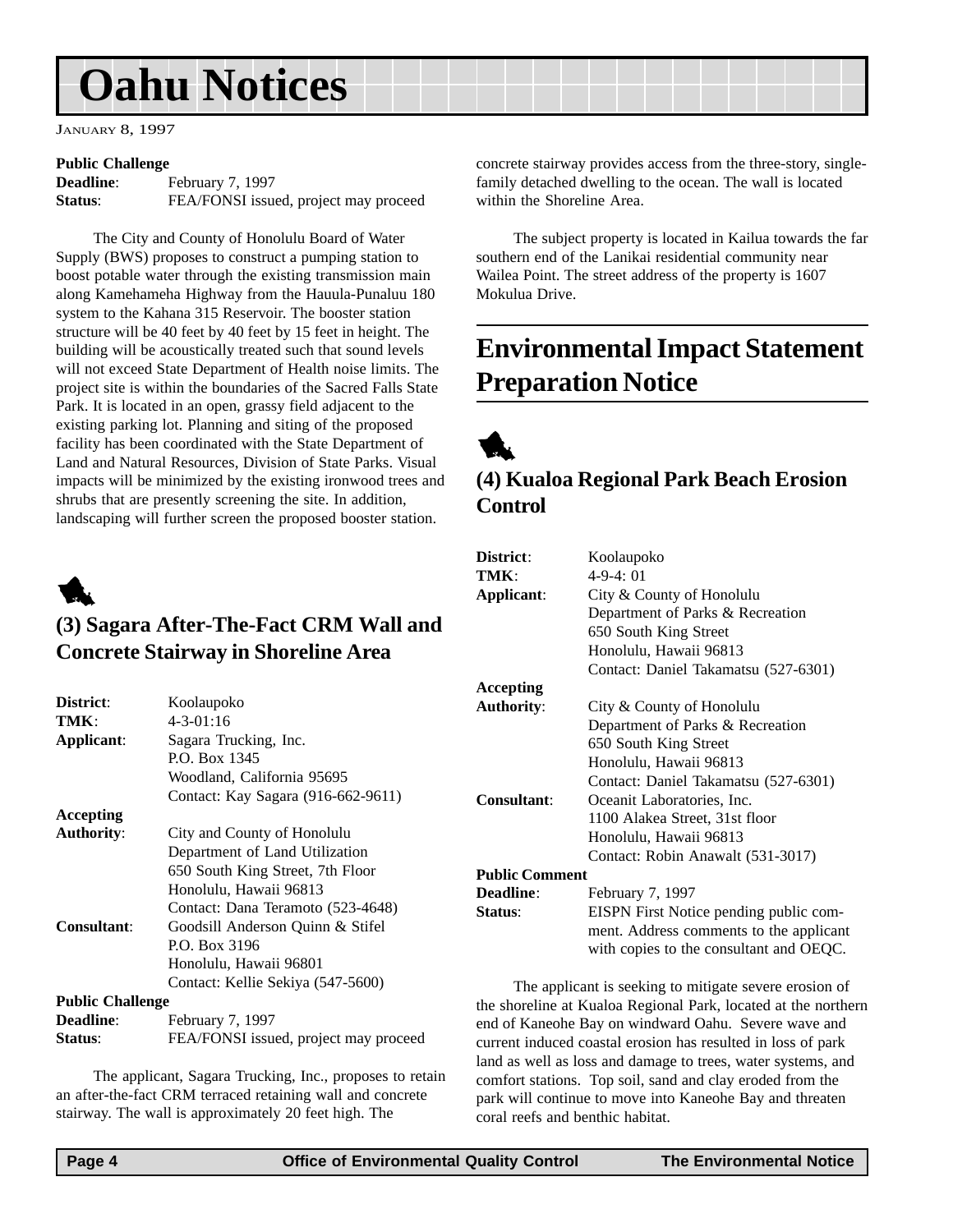JANUARY 8, 1997

<span id="page-4-0"></span>Several alternatives were considered to control the erosion problem at Kualoa Regional Park. The consultant has recommended a shoreline protection scheme based on the results of a hydraulic and computer model study. The preferred alternative includes partial sand nourishment, a Tshaped groin at the eastern shoreline near the archaeological site, a Y-shaped groin at the point where the east and south shores meet, three detached offshore breakwaters off the southern beach, and a terminal groin at the west end shoreline of the park. The height of the groins will not exceed existing ground level, approximately five feet above mean sea level. The length of the groins would be about 150 to 200 feet, excluding a 10-foot key into the land. Each breakwater will be 200-feet long and will just clear water level at high tide.

The structures are expected to reduce erosion and subsequent degradation to the benthic habitat. The schematic design of the structures are expected to provide enhanced aesthetic and recreational value relative to the existing surge breaker system, which presently inhibits offshore access across south shoreline. The new beach will eventually adjust and reshape itself according to the wave fronts and wave energy distribution.

### **Draft Environmental Impact Statements**



### **(5) Amfac Commercial and Park**

| District:         | Ewa                                   |
|-------------------|---------------------------------------|
| TMK:              | $9-4-02:04$ (por.)                    |
| Applicant:        | Amfac/JMB Hawaii, Inc.                |
|                   | 700 Bishop Street, 21st Floor         |
|                   | Honolulu, Hawaii 96813                |
|                   | Contact: Timothy Johns (543-8929)     |
| Accepting         |                                       |
| <b>Authority:</b> | City and County of Honolulu           |
|                   | <b>Planning Department</b>            |
|                   | 650 South King Street, 8th Floor      |
|                   | Honolulu, Hawaii 96813                |
|                   | Contact: Lin Wong (523-4485)          |
| Consultant:       | PBR Hawaii                            |
|                   | 1001 Bishop Street, Suite 650         |
|                   | Honolulu, Hawaii 96813                |
|                   | Contact: Vincent Shigekuni (521-5631) |

#### **Public Comment**

| Deadline:<br>Status: | February 24, 1997<br>DEIS First Notice, pending public com-<br>ment. Address comments to the applicant<br>with copies to the accepting authority, the |
|----------------------|-------------------------------------------------------------------------------------------------------------------------------------------------------|
|                      | consultant and OEQC.                                                                                                                                  |

The applicant, Amfac/JMB Hawaii, Inc., is seeking an amendment to the City and County of Honolulu's Central Oahu Development Plan Land Use Map for the proposed Amfac Commercial and Park project. The amendment request proposes the redesignation of approximately 15.8 acres of Industrial and 7.5 acres of Residential to approximately 20.3 acres of Commercial and 3 acres of Park.

The Amfac Commercial and Park project is located in Waipahu on a portion of the former sugar mill site. The proposed project involves the second of two phases of development at the former sugar mill site. Phase I is limited primarily to the proposed Amfac Industrial Subdivision and Phase II involves the subject commercial and park proposal.

The applicant proposes to develop 20.3 acres for commercial and community-oriented uses and 3 acres toward the expansion of Hans L'Orange Park. Commercial development would include a business park based on a theme of a former sugar mill which incorporates industrial-style buildings, old equipment, photographs, mill stack, etc. A heritage park/center and community facilities which include a YMCA and a Filipino Community Center are proposed adjacent to the commercial area. Hans L'orange Park will be expanded to include an extension of the Park's left field line, more passive park area, additional parking and other improvements.

### **National Environmental Policy Act**



### **(6) Sport Hunting & Fishing Program, US Army Garrison, Hawaii (FONSI)**

| <b>District</b> : | Islandwide                            |
|-------------------|---------------------------------------|
| Applicant:        | Directorate of Public Works           |
|                   | US Army Garrison, Hawaii              |
|                   | Schofield Barracks, Hawaii 96857-5000 |
|                   | Contact: Alvin Char (656-5301)        |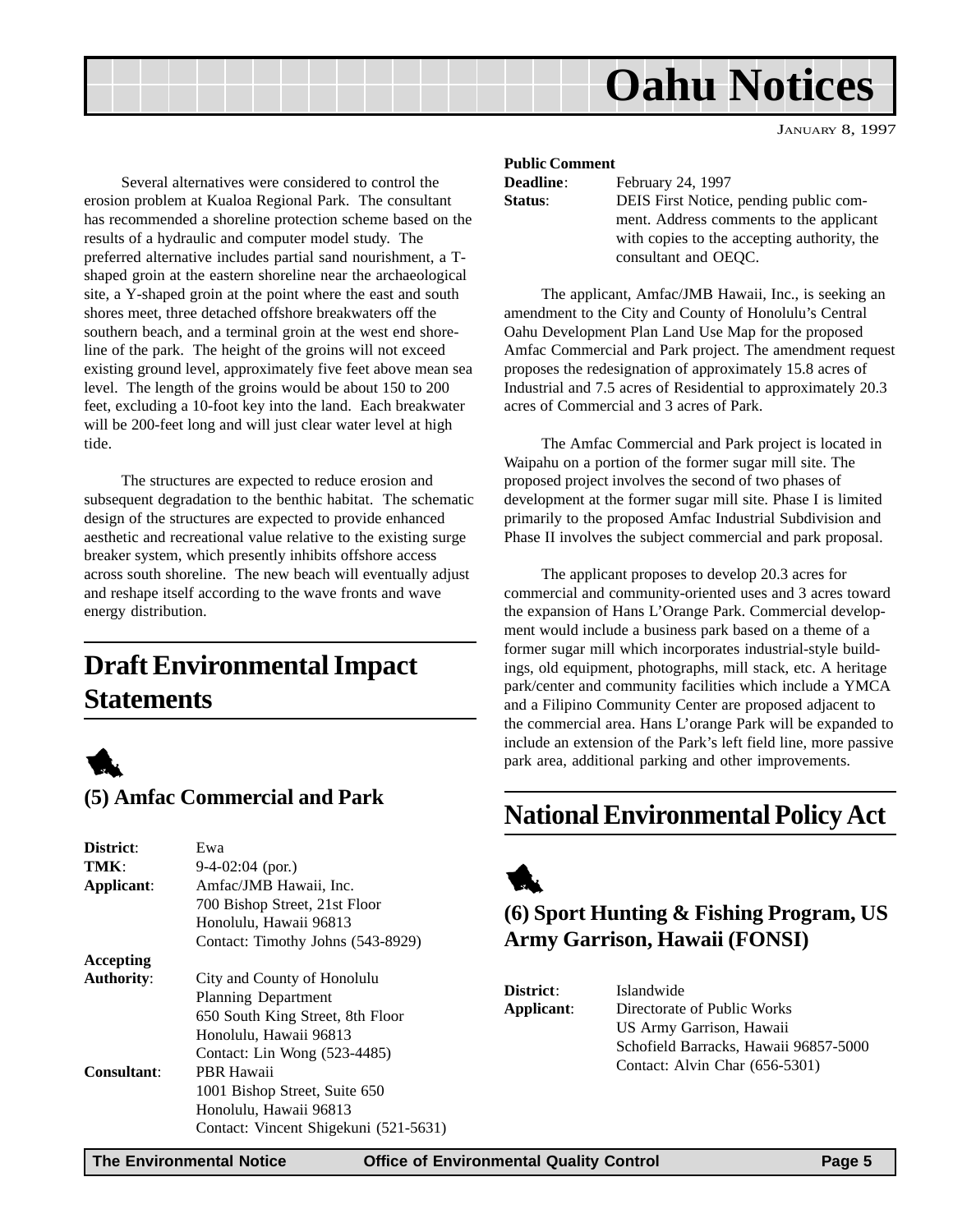<span id="page-5-0"></span>JANUARY 8, 1997

#### **Accepting**

**Authority**: Directorate of Public Works US Army Garrison, Hawaii Schofield Barracks, Hawaii 96857-5000 Contact: Alvin Char (656-5301)

**Public Comment**

**Deadline**: January 23, 1997

The U.S. Army Garrison, Hawaii (USAG-HI) proposes to publish a new regulation on sport hunting and fishing at Army training areas in the State of Hawaii in order to provide more recreational opportunities for soldiers and their civilian guests. The Army, under its Ecosystem Management Program, is currently preparing a fish and game management plan for all of its installations. Once that plan is completed, the Cooperative Plan Agreement for Game Management between the Army, the State of Hawaii, and the U.S. Fish and Wildlife Service will be updated. The purpose of this proposed action is to provide for immediate expanded recreational hunting and fishing opportunities until the cooperative agreement/management plan is approved. There is a need for more traditional hunting opportunities using a wider variety of methods for Army personnel stationed on Oahu. Current programs are limited (only wild pig hunting at Schofield Barracks with knife or bow and arrow). Besides existing State of Hawaii-run hunting and fishing programs, there are opportunities for the Army to develop its own program to complement the State's program. The Army's program would expand hunting on Army-owned lands and lands leased from the State of Hawaii that could directly benefit the soldier as well as civilian guests. State of Hawaii approval is required for Army use of State Public Hunting Areas in the Kahuku and Kawailoa Training Areas on days when not used by the State for public hunting and not needed for military training. In addition, game bird hunting would be allowed in another part of the Kahuku Training Area (near the motocross track) and at McCarthy Flats, Schofield Barracks. Environmental impacts are expected to be minor. Threatened and endangered plants would benefit by the removal of ungulates (wild pigs and goats). Rules will be enforced to protect endangered species and archaeological sites.

### 1**(7) Construct Baggage Storage Facility, Bldg 2028, Hickam AFB (FONSI)**

**District**: Honolulu **TMK**: 1-2-2

| Applicant:            | Captain Anthony Corrigio, SABER<br>15th Civil Engineer Squadron |
|-----------------------|-----------------------------------------------------------------|
|                       | 75 H Street, Hickam AFB, HI 96853-5233                          |
|                       | Contact: MSgt Morris Hawley (449-7514)                          |
| Accepting             |                                                                 |
| <b>Authority:</b>     | 15th Civil Engineer Squadron                                    |
|                       | 75 H Street, Hickam AFB, HI 96853-5233                          |
|                       | Contact: Robert Okazaki (449-1660)                              |
| Consultant:           | 15th Civil Engineer Squadron, Environ-                          |
|                       | mental Flight 15 CES/CEVP, 75 H Street,                         |
|                       | Hickam AFB, HI 96853-5233                                       |
|                       | Contact: MSgt Morris Hawley (449-7514)                          |
| <b>Public Comment</b> |                                                                 |
|                       |                                                                 |

**Deadline**: January 22, 1997

The 15th Civil Engineer Squadron is proposing the construction of a CMU baggage storage facility on the north side of building 2028 on Hickam Air Force Base for use by AMC travelers. A pavilion will be attached to the facility and utilized as a break area. The dimensions of the pavilion are 22' by 18'. Baggage storage does currently exist inside facility 2028. Due to recent terrorist acts against the United States, and the fear of future aggression, the storage of unattended bags inside the terminal facility is not acceptable. The safety of both the AMC travelers and the personnel that operate the terminal are paramount.

The proposed action will include construction of a new 32' by 22' facility and a 22' by 18' pavilion. Electrical power connection will be made at an existing transformer on the east side of Building 2028. The installation of electrical conduit will begin on the east side of the AMC terminal facility and extend along the parking lot to the project site, approximately 400'. This structure will require no additional utilities.

### **Previously Published Projects Pending Public Comments**

**Draft Environmental Assessments**

### **4. Ahuimanu Dewatering Facility for Storm Drain Equipment**

**Applicant**: City and County of Honolulu Department of Public Works Road Maintenance Division 650 South King Street Honolulu, Hawaii 96813 Contact: Alex Ho (523-4341)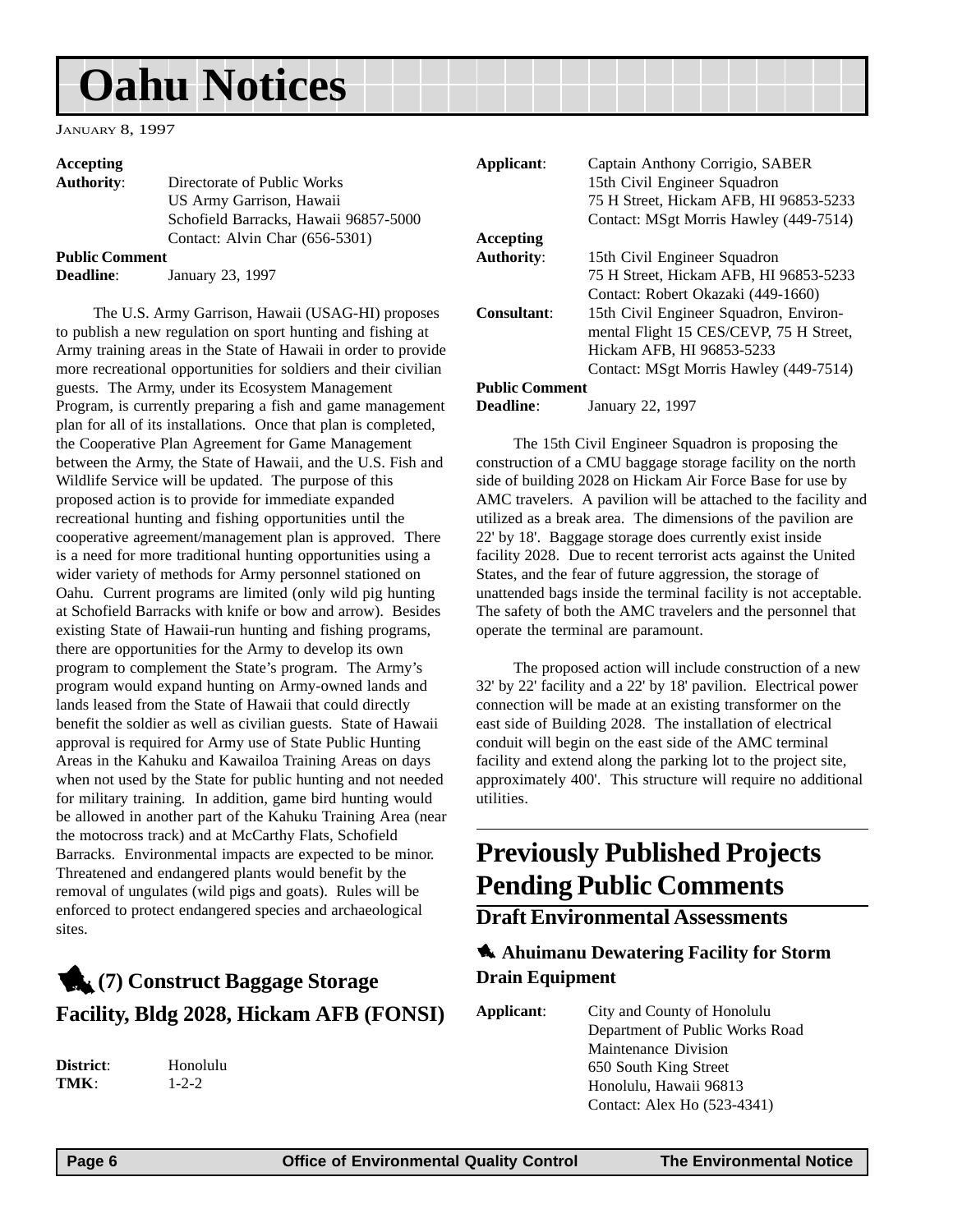JANUARY 8, 1997

<span id="page-6-0"></span>**Accepting Authority**: Same as above. **Public Comment Deadline**: January 22, 1997

### 1 **C.Q. Yee Hop Property Redevelopment**

| Applicant:            | C.Q. Yee Hop & Company, Ltd.       |
|-----------------------|------------------------------------|
|                       | P.O. Box 1759                      |
|                       | Honolulu, Hawaii 96806             |
|                       | Contact: Steven Chun (538-6951)    |
| Accepting             |                                    |
| <b>Authority:</b>     | City and County of Honolulu        |
|                       | Department of Land Utilization     |
|                       | 650 South King Street, 7th Floor   |
|                       | Honolulu, Hawaii 96813             |
|                       | Contact: Ardis Shaw-Kim (527-5349) |
| <b>Public Comment</b> |                                    |
| Deadline:             | January 22, 1997                   |

### **4 Cunanan Single Family Residence**

| Applicant:            | Romeo & Linda Cunanan                    |
|-----------------------|------------------------------------------|
|                       | 15 Knight Drive                          |
|                       | Newnan, GA 30263                         |
|                       | Contact: Romeo Cunanan (770-251-4140)    |
| Accepting             |                                          |
| <b>Authority:</b>     | Department of Land and Natural Resources |
|                       | Land Division                            |
|                       | 1151 Punchbowl Street, Room 220          |
|                       | Honolulu, Hawaii 96813                   |
|                       | Contact: Lauren Tanaka (587-0385)        |
| <b>Public Comment</b> |                                          |
| <b>Deadline:</b>      | January 22, 1997                         |

### 1 **Honolulu Harbor Tank Farm Demolition and Pipeline Removal Near Pier 32**

| Applicant:            | Department of Transportation, Harbors |
|-----------------------|---------------------------------------|
|                       | Division                              |
|                       | 79 So. Nimitz Highway                 |
|                       | Honolulu, Hawaii 96813                |
|                       | Contact: Carter Luke (587-1959)       |
| Accepting             |                                       |
| <b>Authority:</b>     | Same as above.                        |
| <b>Public Comment</b> |                                       |
| <b>Deadline:</b>      | January 22, 1997                      |
|                       |                                       |

### $\bigstar$  **Honolulu Zoo Master Plan**

| Applicant:            | City and County of Honolulu          |
|-----------------------|--------------------------------------|
|                       | Department of Parks and Recreation   |
|                       | 650 South King Street, 9th Floor     |
|                       | Honolulu, Hawaii 96813               |
|                       | Contact: Daniel Takamatsu (527-6301) |
| Accepting             |                                      |
| <b>Authority:</b>     | Same as above.                       |
| <b>Public Comment</b> |                                      |
| <b>Deadline:</b>      | Extended to January 23, 1997         |
|                       |                                      |

### **Environmental Impact Statement Preparation Notices (EISPN)**

### 1 **Wahiawa Effluent Reuse for Central Oahu**

| Applicant:            | City and County of Honolulu         |
|-----------------------|-------------------------------------|
|                       | <b>Planning Department</b>          |
|                       | 650 South King Street               |
|                       | Honolulu, Hawaii 96813              |
|                       | Contact: Robert Miyasaki (527-5159) |
| Accepting             |                                     |
| <b>Authority:</b>     | Same as above.                      |
| <b>Public Comment</b> |                                     |
| Deadline:             | January 22, 1997                    |
|                       |                                     |

### **Final EIS Pending Acceptance**

### $\triangle$  Waialua-Haleiwa Wastewater Facilities

| Applicant:        | City and County of Honolulu<br>Department of Wastewater Management<br>650 South King Street, 3rd Floor<br>Honolulu, Hawaii 96813<br>Contact: Jared Lum (523-4654) |
|-------------------|-------------------------------------------------------------------------------------------------------------------------------------------------------------------|
| Accepting         |                                                                                                                                                                   |
| <b>Authority:</b> | City and County of Honolulu                                                                                                                                       |
|                   | <b>Planning Department</b>                                                                                                                                        |
|                   | 650 South King Street, 8th Floor                                                                                                                                  |
|                   | Honolulu, Hawaii 96813                                                                                                                                            |
| Status:           | FEIS currently being reviewed by the                                                                                                                              |
|                   | Planning Department, City and County of                                                                                                                           |
|                   | Honolulu.                                                                                                                                                         |

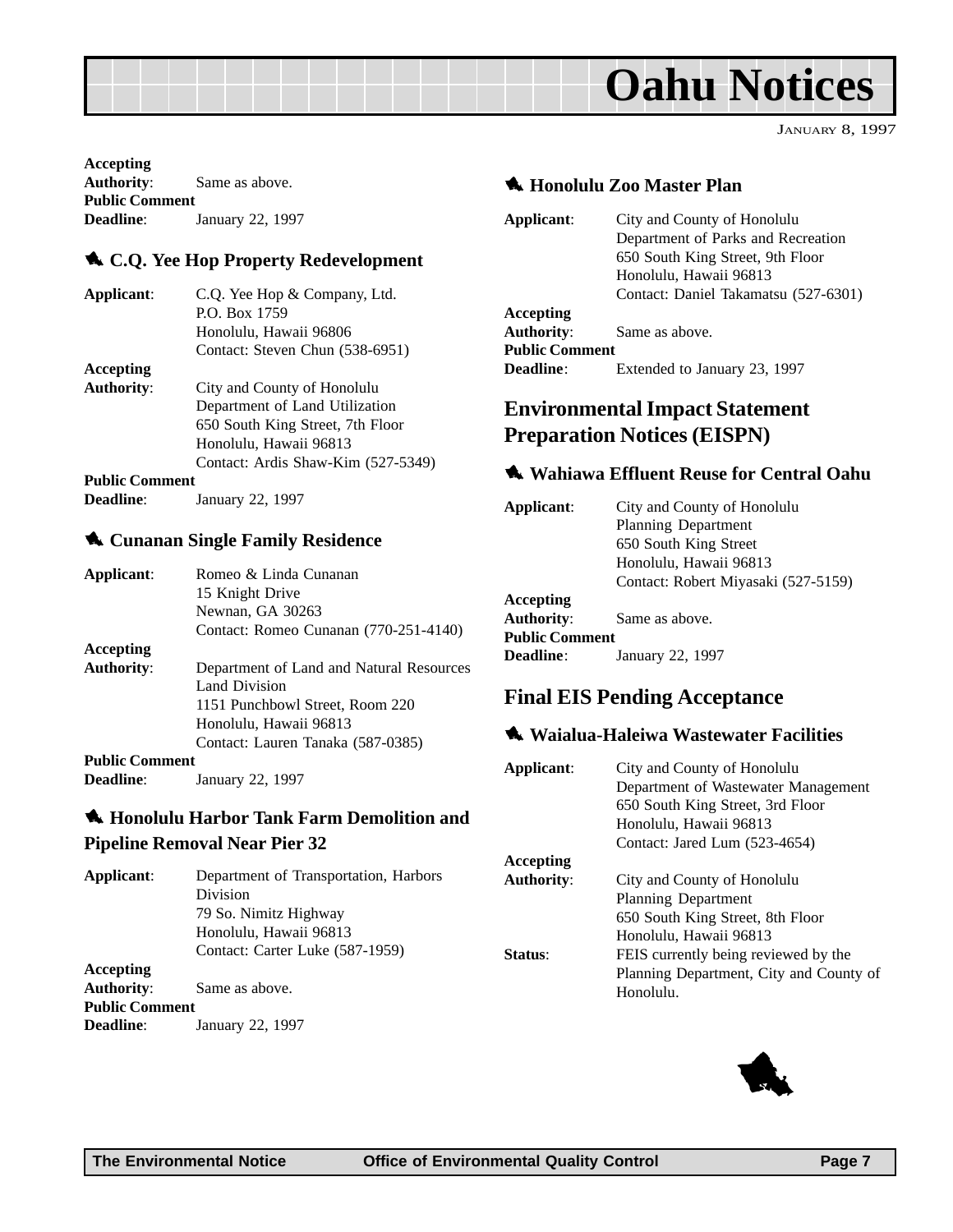## <span id="page-7-0"></span>**Maui Notices**

JANUARY 8, 1997

#### **Draft Environmental Assessments**  $\blacklozenge$ **(1) Jusdoit Commercial Complex Application for Community Plan Amendment District**: Lahaina **TMK**: 4-6-7: 3 **Applicant**: JDI Limited Partners 834 Front Street, 2nd floor Lahaina, Hawaii 96761 Contact: Stephen Gatchell (661-8380) **Accepting Authority**: County of Maui Planning Department 250 South High Street Wailuku, Hawaii 96793 Contact: Don Schneider (243-7735) **Consultant**: Chris Hart & Partners 1955 Main Street, Suite 200 Wailuku, Hawaii 96793 Contact: Chris Hart (242-1955) **Public Comment Deadline:** February 7, 1997 **Status:** DEA First Notice pending public comment. Address comments to the applicant with  $\blacklozenge$ **(2) Wailea Resort Land Use Amendments District**: Wailuku **TMK**: 2-1-08:por.42, por.74, 75, por.92, 112, **1 2 3**

The purpose of this application is to request a Community Plan Amendment from "P" Public/Quasi Public to "B" Business/Commercial for the Jusdoit, Inc. property in Lahaina. Existing County Zoning for the property (Historic District No. 2) allows for business use, however the West Maui Community Plan designates the property for "Public/ Quasi Public" use. This request seeks to establish consistency between the Community Plan designation and County Zoning. Pursuant to Chapter 343, Hawaii Revised Statutues (HRS), requests for amendments to County General Plans require the preparation of an Environmental Assessment. This document has been prepared to meet the requirements of Chapter 343, HRS and the Environmental Impact Statement Rules, Chapter 200, Department of Health, Hawaii Administrative Rules.

consultant and OEQC.

copies to the accepting authority, the

### por.114, 115, 116, 117, por.118, por.120, 123 **Applicant**: Wailea Resort Company, Ltd. 161 Wailea Ike Place Kihei, Hawaii 96753 Contact: Clyde Murashige (875-0105) **Accepting Authority**: Maui Planning Department 250 South High Street Wailuku, Hawaii 96793 Contact: Colleen Suyama (243-7735) **Consultant**: Munekiyo & Arakawa 305 High Street, Suite 104 Wailuku, Hawaii 96753 Contact: Michael Munekiyo (244-2105) **Public Comment Deadline**: February 7, 1997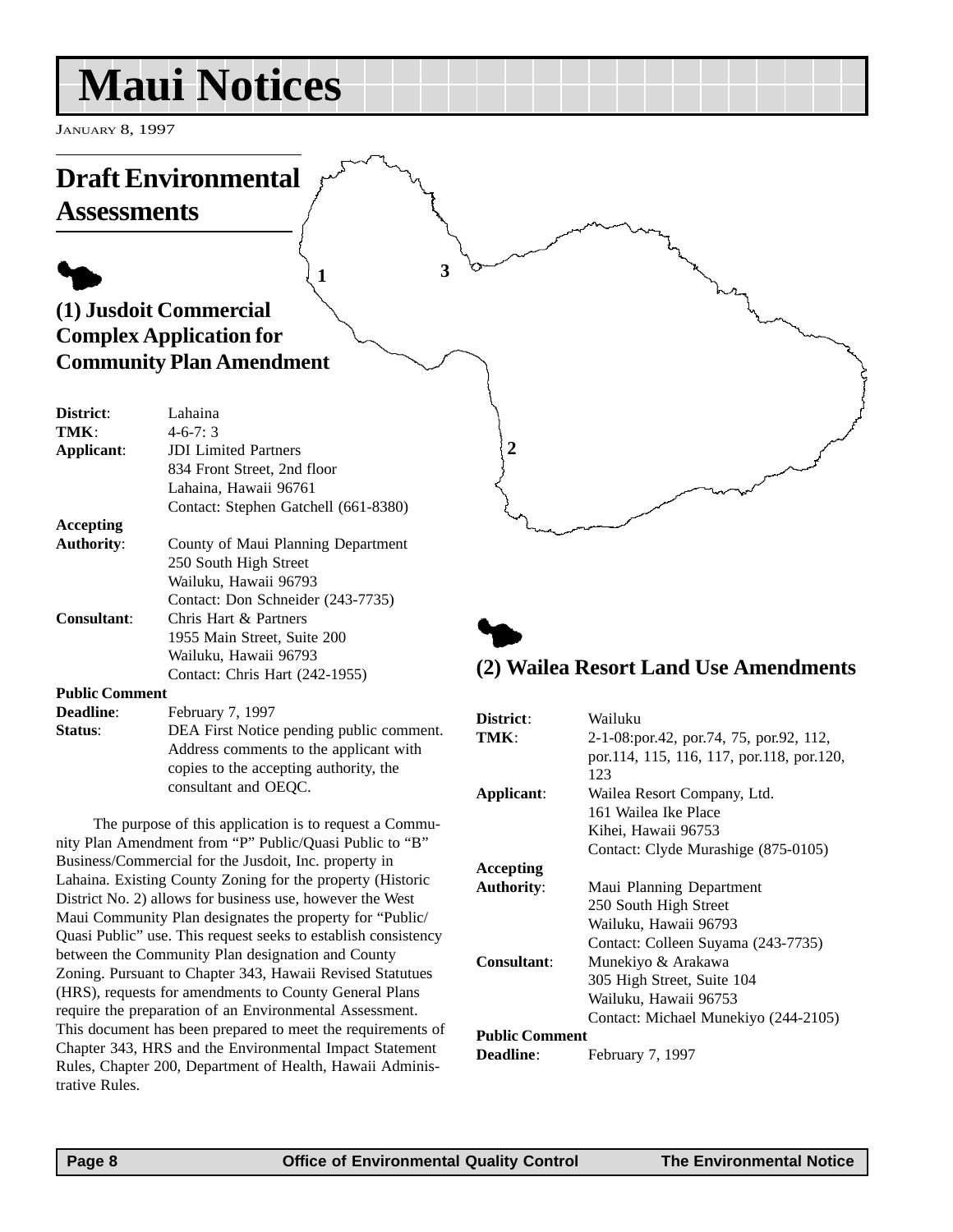<span id="page-8-0"></span>

**Status**: DEA First Notice pending public comment. Address comments to the applicant with copies to the accepting authority, the consultant and OEQC.

To address and accommodate changes in the visitor industry trends and needs, WRCL has determined that certain land use amendments (identified through its comprehensive land use review) should be implemented at this time. For this reason, a number of land use amendments are being proposed under a single, comprehensive land use action which can be considered by the Maui Planning Commission and the Maui County Council. A total of nineteen (19) separate parcel areas in Wailea are affected by this comprehensive land use amendment request. The proposed land use updates require the following approvals:

1. Amendment to the Kihei-Makena Community Plan Land Use Map;

2. Amendment to the State Land Use District Boundary fifteen (15) acres or less; and,

3. Zoning Amendments to establish the underlying implementing land use control.

Of the nineteen (19) affected parcels, a total of fifteen (15) will require a Community Plan Amendment. Additionally, three (3) separate parcels totalling approximately 15 acres will require a State Land Use Commission District Boundary Amendment. Finally, a total of eighteen (18) parcels will require a Change in Zoning to implement Wailea Resort's comprehensive land use update action.

### **National Environmental Policy Act**



### **(3) Waiale Drive, Mahalani Street and Imi Kala Street Extensions (FONSI)**

| District:                            | Wailuku                                 |  |  |
|--------------------------------------|-----------------------------------------|--|--|
| TMK:                                 | 3-4-18, 19; 3-8-46; 3-8-7; 3-5-1; 3-4-3 |  |  |
| Applicant:                           | County of Maui                          |  |  |
| Department of Public Works and Waste |                                         |  |  |
|                                      | Management                              |  |  |
|                                      | 200 South High Street                   |  |  |
|                                      | Waluku, Hawaii 96793                    |  |  |
|                                      | Contact: Joe Krueger (243-745)          |  |  |
|                                      |                                         |  |  |

| Accepting             |                                      |
|-----------------------|--------------------------------------|
| <b>Authority:</b>     | County of Maui                       |
|                       | Department of Public Works and Waste |
|                       | Management                           |
|                       | 200 South High Street                |
|                       | Waluku, Hawaii 96793                 |
|                       | Contact: Joe Krueger (243-745)       |
| Consultant:           | GMP Associates, Inc.                 |
|                       | 841 Bishop Street, Suite 1501        |
|                       | Honolulu, Hawaii 96813               |
|                       | Contact: Michael Miyahira            |
| <b>Public Comment</b> |                                      |
| Deadline:             | February 7, 1997                     |

The State of Hawaii, Department of Transportation (DOT), Highway Division, and the U.S. Department of Transportation, Federal Highway Administration (FHWA) in coordination with the County of Maui, Department of Public Works and Waste Management (DPWWM), announce the availability of the Finding of No Significant Impact for the proposed Waiale Drive, Mahalani Street, and Imi Kala Street Extensions project in the Wailuku District of Maui County pursuant to 23 CFR 771.121 the National Environmental Policy Act of 1969.

The proposed improvements include: 1) an eastbound extension of Kuikahi Drive across Honoapiilani Highway; 2) a southbound extension of Waiale Drive to the new Kuikahi Drive extension; 3) an eastbound extension of Mahalani Street, from Waiale Drive to the Maui Hui Malama office building; and 4) a southbound extension of Imi Kala Street, currently an existing cane haul road. The Kuikahi Drive/Honoapiilani Highway portion of this project includes deceleration lane and left turn movement improvements along the existing highway. Related infrastructure work, such as waterline relocation, drainage, and telephone and electric lines is planned along most of the roadway extensions.

Copies of the Final EA and the FONSI are available for public inspection at the following locations:

Department of Public Works and Waste Management, County of Maui, 200 South High Street, Wailuku; and U.S. Department of Transportation, Federal Highway Administration, Hawaii Division 300 Ala Moana Boulevard, Room 3202, Honolulu.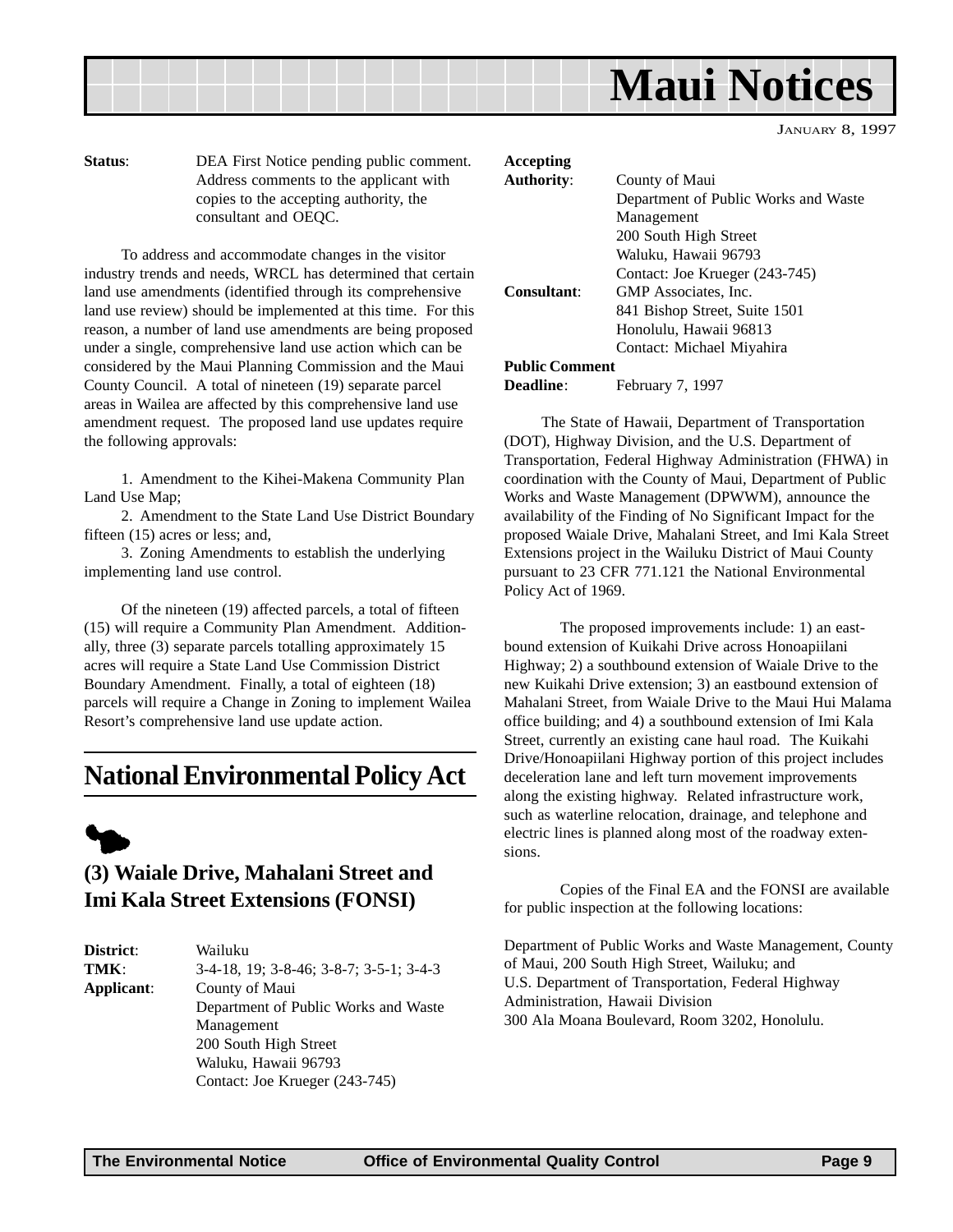## <span id="page-9-0"></span>**Maui Notices**

JANUARY 8, 1997

### **Previously Published Projects Pending Public Comments**

### **Draft Environmental Assessments**

### 3 **Hawea Point Consolidation/Resubdivision**

| Applicant:            | Mr. T.P. Liem                             |
|-----------------------|-------------------------------------------|
|                       | 3 Embarcadero Center, Suite 1133          |
|                       | San Francisco, CA 94111                   |
|                       | Contact: James Barnes (956-3999)          |
| Accepting             |                                           |
| <b>Authority:</b>     | Department of Land and Natural Resources, |
|                       | Land Division                             |
|                       | P.O. Box 621                              |
|                       | Honolulu, Hawaii 96809                    |
|                       | Contact: Ed Henry (587-0380)              |
| <b>Public Comment</b> |                                           |
| <b>Deadline:</b>      | January 22, 1997                          |

### 3 **Kapunakea Preserve Natural Area**

**Partnership**

**Applicant**: Department of Land and Natural Resources, Division of Forestry and Wildlife

#### 1151 Punchbowl Street, Room 325 Honolulu, Hawaii 96813 Contact: Betsy Gagne' (587-0063) and The Nature Conservancy of Hawaii 1116 Smith Street, Suite 201 Honolulu, Hawaii 96817 Contact: Wendy Fulks (537-4508)

#### **Accepting**

**Authority**: Department of Land and Natural Resources, Division of Forestry and Wildlife 1151 Punchbowl Street, Room 325 Honolulu, Hawaii 96813 Contact: Betsy Gagne' (587-0063)

#### **Public Comment**

**Deadline**: January 22, 1997

### **<sup>** $\blacktriangleright$ **</sup> Keanae Baseyard Renovations**

**Applicant**: Department of Accounting and General Services P.O. Box 119 Honolulu, Hawaii 96810 Contact: Eric Nishimoto (586-0468) **Accepting Authority**: Same as above. **Public Comment Deadline**: January 22, 1997

**1**

## **Molokai Notices**

### **Draft Environmental Assessments**

### 2 **(1) Home Pumehana Elderly Housing Project**

**District**: Molokai

**TMK**: 5-3-2:168 **Applicant**: Hale Mahaolu 200 Hina Avenue Kahului, Hawaii 96732 Contact: Roy Katsuda (877-6242) **Accepting Authority**: County of Maui

Department of Housing and Human **Concerns** 200 South High Street Wailuku, Hawaii 96793 **Consultant**: Chris Hart & Partners 1955 Main Street, Suite 200 Wailuku, Hawaii 96793 Contact: John Min (242-1955)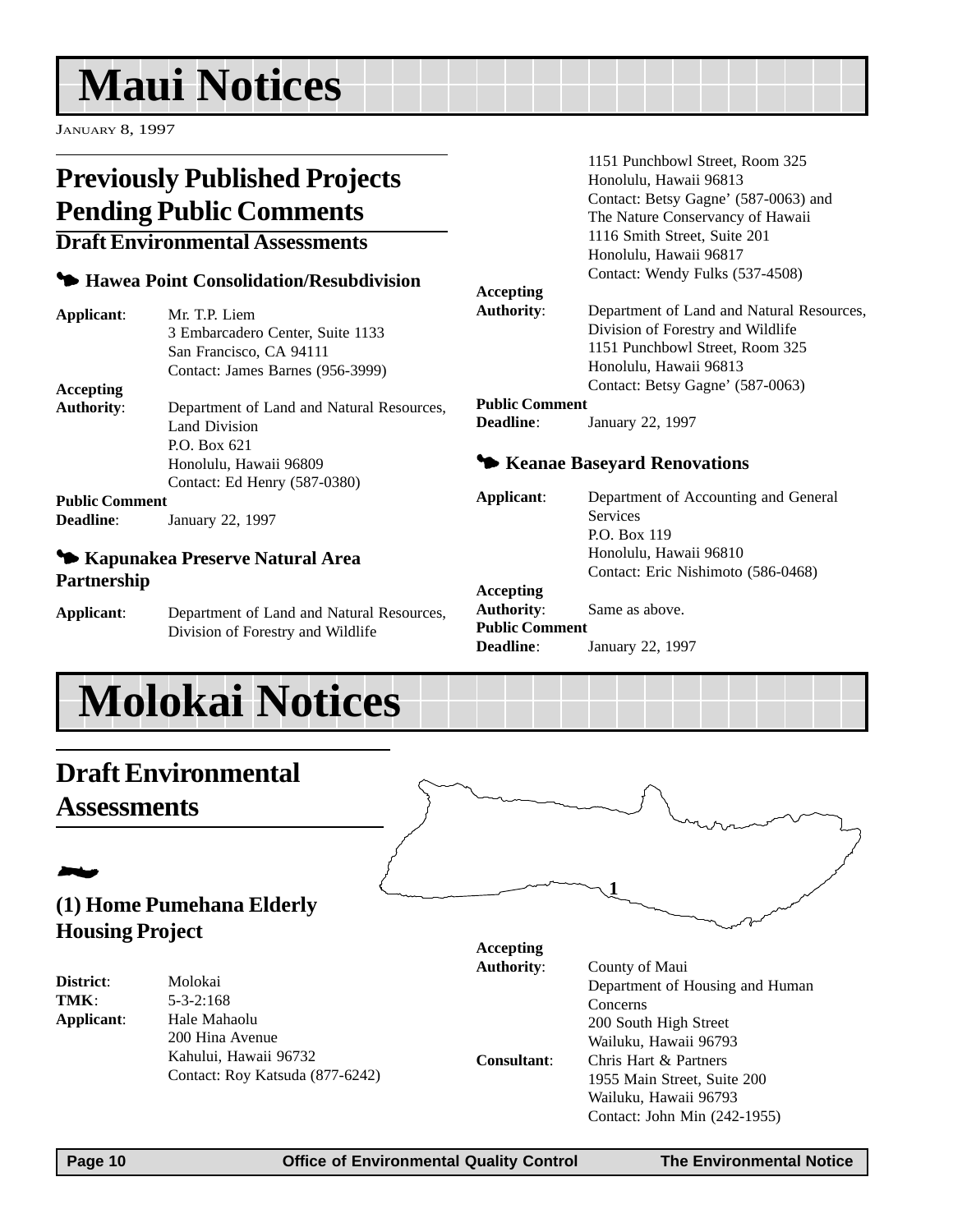

**Public Comment Deadline:** February 7, 1997

Hale Mahaolu, a non-profit Hawaii corporation, is proposing a 5-unit addition to its existing 80-unit elderly housing project, Home Pumehana, at Kaunakakai. The project site is situated west of the Mitchell Pauole Community Center and *makai* of Kolapa Place. The property is owned by the County of Maui and under a 99-year lease to Hale Mahaolu to the Year 2079.

The Home Pumehana elderly housing project opened in 1980 with 80 one bedroom units and was designed to be expanded, as needed. The existing project consists of 16 onestory buildings, a laundry/meeting facility, and paved parking stalls on approximately 55 percent of the 9.899 acre parcel. The remaining 45 percent of the property is undeveloped and maintained as lawn or garden area.

The proposed project will be sited within an open lawn area and consist of a one-story building with five (5) onebedroom apartment units, 5 paved parking stalls, and related improvements. The project will be operated by Hale Mahaolu to provide affordable housing for elderly persons with incomes in the range of 60 percent or below of median income.

### **Previously Published Projects Pending Public Comments**

### **Draft Environmental Assessments**

### 2 **Pelekunu Preserve Natural Area Partnership**

| Applicant:            | Department of Land and Natural Resources,<br>Division of Forestry and Wildlife<br>1151 Punchbowl Street, Room 325 |  |  |  |
|-----------------------|-------------------------------------------------------------------------------------------------------------------|--|--|--|
|                       | Honolulu, Hawaii 96813                                                                                            |  |  |  |
|                       | Contact: Betsy Gagne' (587-0063) and                                                                              |  |  |  |
|                       | The Nature Conservancy of Hawaii                                                                                  |  |  |  |
|                       | 1116 Smith Street, Suite 201                                                                                      |  |  |  |
|                       | Honolulu, Hawaii 96817                                                                                            |  |  |  |
|                       | Contact: Wendy Fulks (537-4508)                                                                                   |  |  |  |
| Accepting             |                                                                                                                   |  |  |  |
| <b>Authority:</b>     | Department of Land and Natural Resources,                                                                         |  |  |  |
|                       | Division of Forestry and Wildlife                                                                                 |  |  |  |
|                       | 1151 Punchbowl Street, Room 325                                                                                   |  |  |  |
|                       | Honolulu, Hawaii 96813                                                                                            |  |  |  |
|                       | Contact: Betsy Gagne' (587-0063)                                                                                  |  |  |  |
| <b>Public Comment</b> |                                                                                                                   |  |  |  |

**Deadline**: January 22, 1997





### **Published Projects Pending Public Comments**

### **Draft Environmental Assessments**

### 4 **Kanepuu Preserve Natural Area Partnership**

**Applicant**: Department of Land and Natural Resources, Division of Forestry and Wildlife 1151 Punchbowl Street, Room 325 Honolulu, Hawaii 96813 Contact: Betsy Gagne' (587-0063) and The Nature Conservancy of Hawaii 1116 Smith Street, Suite 201 Honolulu, Hawaii 96817 Contact: Wendy Fulks (537-4508)

#### **Accepting**

**Authority**: Department of Land and Natural Resources, Division of Forestry and Wildlife 1151 Punchbowl Street, Room 325 Honolulu, Hawaii 96813 Contact: Betsy Gagne' (587-0063)

1

### **Public Comment**

**Deadline**: January 22, 1997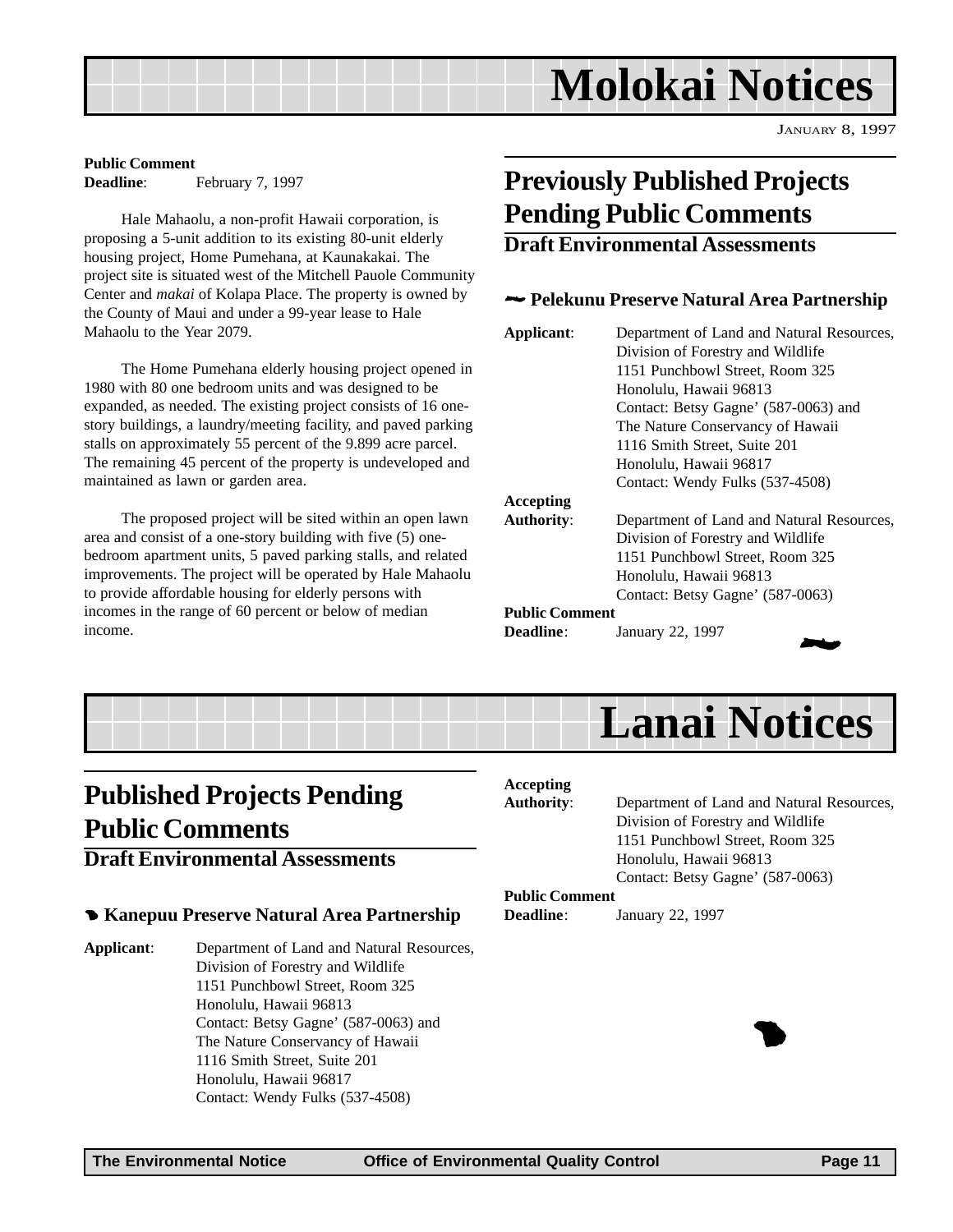## <span id="page-11-0"></span>**Hawaii Notices**

JANUARY 8, 1997

### **Draft Environmental Assessments**

### $\blacktriangleright$ **(1) Hualalai Elderly Housing**

| District:          | North Kona                                |  |  |  |
|--------------------|-------------------------------------------|--|--|--|
| TMK:               | $7-5-10:10$                               |  |  |  |
| Applicant:         | Hualalai Elderly Housing Limited Partner- |  |  |  |
|                    | ship                                      |  |  |  |
|                    | 99 Aupuni Street, Suite 104               |  |  |  |
|                    | Hilo, Hawaii 96720                        |  |  |  |
|                    | Contact: Keith Kato (969-1158)            |  |  |  |
| Accepting          |                                           |  |  |  |
| <b>Authority:</b>  | Rental Housing Trust Fund                 |  |  |  |
|                    | Housing Finance and Development Corpo-    |  |  |  |
|                    | ration                                    |  |  |  |
|                    | 677 Queen Street, Suite 300               |  |  |  |
|                    | Honolulu, Hawaii 96813                    |  |  |  |
|                    | Contact: Kwan G. Low (587-0797)           |  |  |  |
| <b>Consultant:</b> | Brian T. Nishimura, Planning Consultant   |  |  |  |
|                    | 101 Aupuni St. #217                       |  |  |  |
|                    | Hilo, Hawaii 96720                        |  |  |  |
|                    | Contact: Brian Nishimura (935-7692)       |  |  |  |

#### **Public Comment**

**Deadline**: February 7, 1997 **Status**: DEA First Notice pending public comment. Address comments to the applicant with copies to the accepting authority, the consultant and OEQC.

The Hualalai Elderly Housing Limited Partnership is proposing the development of a 30 unit elderly housing project in Kailua-Kona, West Hawaii. The 3.1 acre parcel is situated on the west side of Hualalai Road, and within walking distance of Kailua village. The project will consist of 30 1-bedroom units with 546 square feet of living area per unit, and will serve those individuals earning 60% and below of the area median gross income as established by the U.S. Department of Housing and Urban Development.

There will be 6 single story structures with 5 units per structure, as well as a separate common area building with laundry facilities, open and covered patio, office and storage space. The total development budget for the project is estimated to be \$3.36 million.

**4 2, 3**

An archaeological survey of the site reported two archaeological sites and recommends that data recovery be conducted to determine the function of the features and the extent of the subsurface deposits.

### $\blacktriangleright$

**1**

### **(2) Lincoln Park Improvement Project**

| District:          | South Hilo                              |  |
|--------------------|-----------------------------------------|--|
| TMK:               | $2 - 3 - 10:1$                          |  |
| Applicant:         | County of Hawaii                        |  |
|                    | Department of Parks and Recreation      |  |
|                    | 25 Aupuni Street, Room 210              |  |
|                    | Hilo, Hawaii 96720                      |  |
|                    | Contact: Glenn Miyao (961-8311)         |  |
| Accepting          |                                         |  |
| <b>Authority:</b>  | County of Hawaii                        |  |
|                    | Department of Parks and Recreation      |  |
|                    | 25 Aupuni Street, Room 210              |  |
|                    | Hilo, Hawaii 96720                      |  |
|                    | Contact: Glenn Miyao (961-8311)         |  |
| <b>Consultant:</b> | Brian T. Nishimura, Planning Consultant |  |
|                    | 101 Aupuni St. #217                     |  |
|                    | Hilo, Hawaii 96720                      |  |
|                    | Contact: Brian Nishimura (935-7692)     |  |
|                    |                                         |  |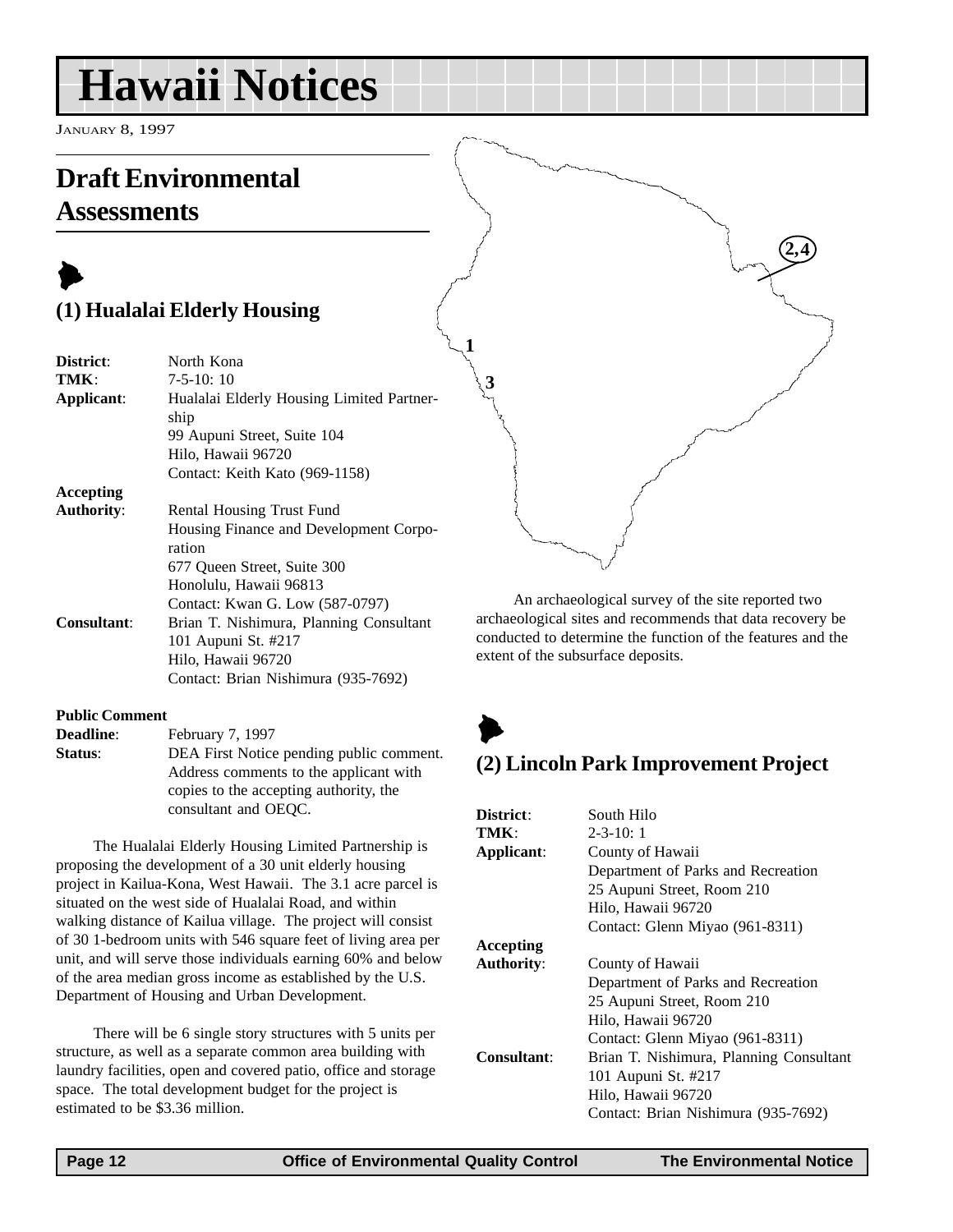<span id="page-12-0"></span>

#### **Public Comment**

**Deadline:** February 7, 1997 **Status**: DEA First Notice pending public comment. Address comments to the applicant with copies to the consultant and OEQC.

The Department of Parks and Recreation, County of Hawaii, is proposing improvements to Lincoln Park which will increase recreational opportunities for the public. This existing public facility is located in downtown Hilo, Hawaii, at TMK (3)2-3-10:1. The 1.346 acre parcel is situated on the northeastern corner of the Ponahawai Street-Kinoole Street intersection.

The proposed improvements will include the construction of a new courtyard entry which will include planters, walls and seats; an ornamental/security fence along Kinoole and Ponahawai streets; new play equipment with a covered pavilion, a new bandstand pavilion, 2 gateball and 2 horseshoe courts within the central lawn area; extensive plantings of flowering groundcover, palms and flowering accent trees; a meandering walking path around the perimeter of the park with benches and picnic tables; night lighting and an upgrade of the existing pavilion/restroom facility to meet handicap accessibility requirements.

Construction of the proposed project is scheduled to begin in June, 1997 and is scheduled for completion in October, 1997. The proposed improvements have an estimated construction cost of \$400,000 and will be funded by a grant from the Community Development Block Grant Program as well as contributions from the community.

### **Final Environmental Assessments/Findings of No Significant Impact (FONSI)**



**District**: North Kona **TMK**: 7-9-17:22 **Applicant**: County of Hawaii Department of Public Works 25 Aupuni Street Hilo, Hawaii 96720 Contact: Jiro Sumada (961-8379)

| Accepting                                         |                                          |  |
|---------------------------------------------------|------------------------------------------|--|
| <b>Authority:</b>                                 | Department of Land and Natural Resources |  |
|                                                   | P.O. Box 936                             |  |
|                                                   | Hilo, Hawaii 96721                       |  |
|                                                   | Contact: Gary Martin (974-6203)          |  |
| <b>Consultant:</b><br>Ron Terry, Ph.D. (982-5831) |                                          |  |
|                                                   | <b>HCR 9575</b>                          |  |
|                                                   | Keaau, Hawaii 96749                      |  |
| <b>Public Challenge</b>                           |                                          |  |
| Deadline:                                         | February 7, 1997                         |  |
| <b>Status:</b>                                    | FEA/FONSI issued, project may proceed.   |  |

In 1994, Hawaii County applied to lease this State parcel, which was formerly under Executive Order to the County for use as a quarry, for sub-lease to Kauhale Po'ohala, Inc. This non-profit entity would construct a Transitional Housing facility for West Hawaii homeless. After five (5) years, a decision was to be made whether to relocate the Transitional Housing Program to a new, permanent site, which it would have acquired during the interim period. If relocated, a baseyard for the Highways Division of the County of Hawaii would then be constructed on the site. Subsequent to the publication of the Draft EA on September 8, 1994, the Transitional Housing component of the project has been dropped from consideration. No homeless facility of any type will be constructed on the project site. Instead, the Hawaii County Department of Public Works will proceed with Phase II of the project, the development of a baseyard.

Relocating the baseyard to the proposed site from its current location in Kealakekua would provide a headquarters that was more central with respect to the modern population and road distribution of the North and South Kona Districts. It would benefit baseyard operations by providing more space and better access. Furthermore, it would ameliorate traffic and space problems for the operations that remained behind. No historic sites, endangered species, or other sensitive resources are present on the site.

### **Final Environmental Impact Statements**



**(4) Big Island Candies Retail and Production Facility**

**District**: South Hilo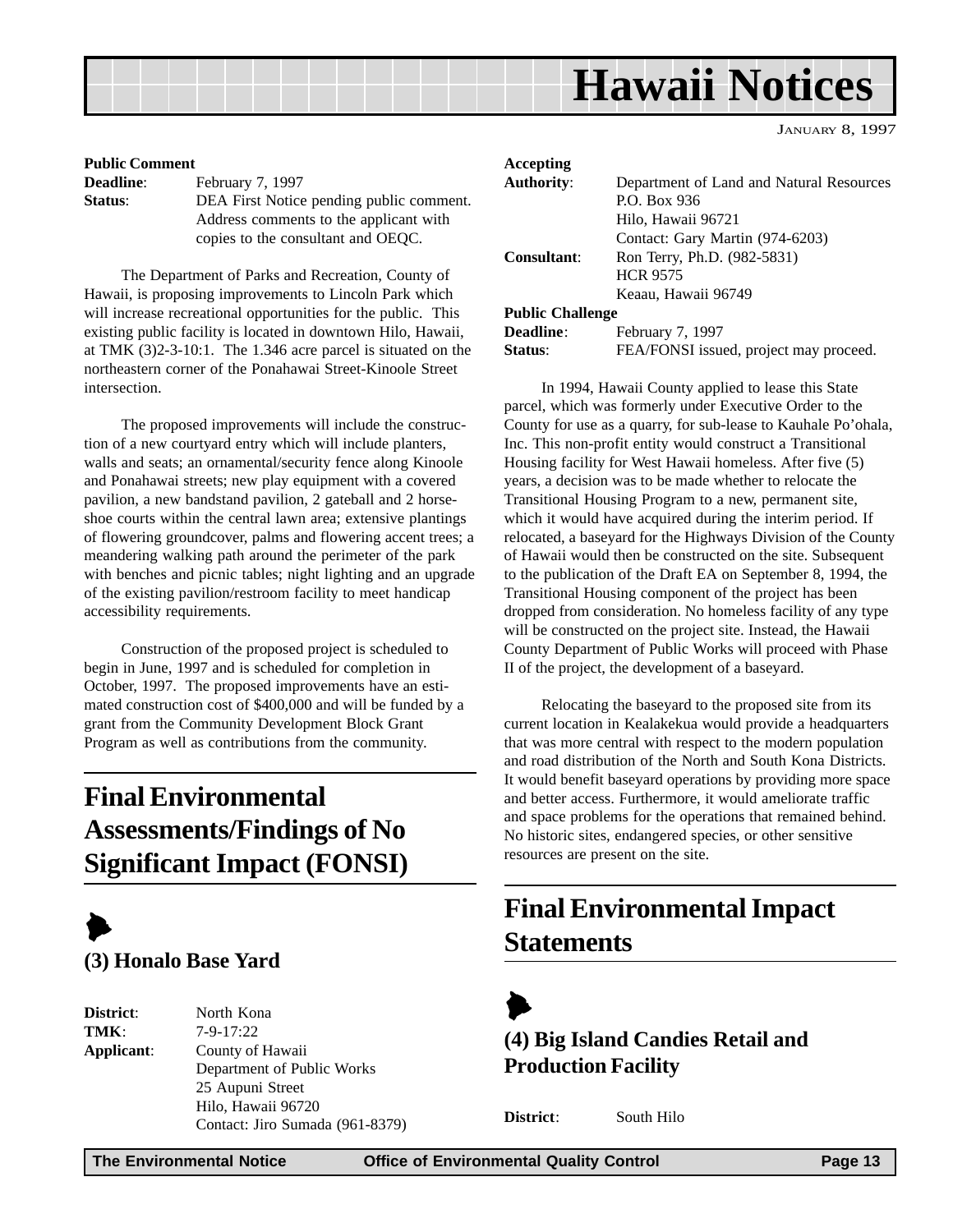## <span id="page-13-0"></span>**Hawaii Notices**

#### JANUARY 8, 1997

| TMK:<br>Applicant:      | 2-2-34:67, 68, 69, 76, 77, 104, 106<br>Big Island Candies, Inc. |  |  |
|-------------------------|-----------------------------------------------------------------|--|--|
|                         | c/o 100 Pauahi Street, Suite 212                                |  |  |
|                         | Hilo, Hawaii 96720                                              |  |  |
|                         | Contact: Sidney Fuke (969-1522)                                 |  |  |
| Accepting               |                                                                 |  |  |
| <b>Authority:</b>       | County of Hawaii, Planning Department                           |  |  |
|                         | 25 Aupuni Street, Room 109                                      |  |  |
|                         | Hilo, Hawaii 96720-4252                                         |  |  |
|                         | Contact: Alice Kawaha (961-8288)                                |  |  |
| Consultant:             | Roy Takemoto (959-0189)                                         |  |  |
|                         | P.O. Box 10217                                                  |  |  |
|                         | Hilo, Hawaii 96721                                              |  |  |
| <b>Public Challenge</b> |                                                                 |  |  |
| <b>Deadline:</b>        | March 5, 1997                                                   |  |  |
|                         |                                                                 |  |  |

**Status**: FEIS accepted by County of Hawaii Planning Department on December 23, 1996

Big Island Candies, Inc. (BIC), a Hawaii corporation, will seek a General Plan amendment from Low Density Urban to Commerical and rezoning from Residential (RS-10) to General Commercial (CG-20) for approximately 3.34 acres. The proposed site is between Hinano and Laukapu Streets makai of Kekuanaoa Street near the airport. BIC proposes to construct a 2-story building for retail, production, office, storage, and employee facilities. The proposed facilities will be scaled to fit the residential character of the surrounding area with lush landscaping especially along the perimeter of the site. BIC's present location is too small to allow for expansion, the layout is inefficient, and traffic egress is often difficult.

The existing uses on the proposed site include commercial establishments (architectural office and plant nursery), two residences, and remnants of a former commerical visitor establishment, Orchids of Hawaii, including greenhouses and a garden. The garden and greenhouses will be incorporated into the proposed site plan.

Since the site has been entirely previously disturbed, there are no concerns related to endangered species or archaeology. The site is not located in a flood hazard zone. Mitigation measures have been incorporated into the project to address concerns with tour bus noise and traffic.

### **NOTICE TO APPLICANTS**

OEQC now requires all project descriptions to be submitted on disk or by email. If submitting on disk, save the file to Word Perfect 5 or 6, if possible. We can translate other DOS formats, but not Mac.

If submitting by email, send to:

*oeqc@pixi.com*

making sure our address is all lowercase. Call us at 586-4185 if you have any questions.

### NOW THAT CHRISTMAS IS OVER...

Recycle your tree on January 11th. Call 521-CHIP for the nearest recycling location.

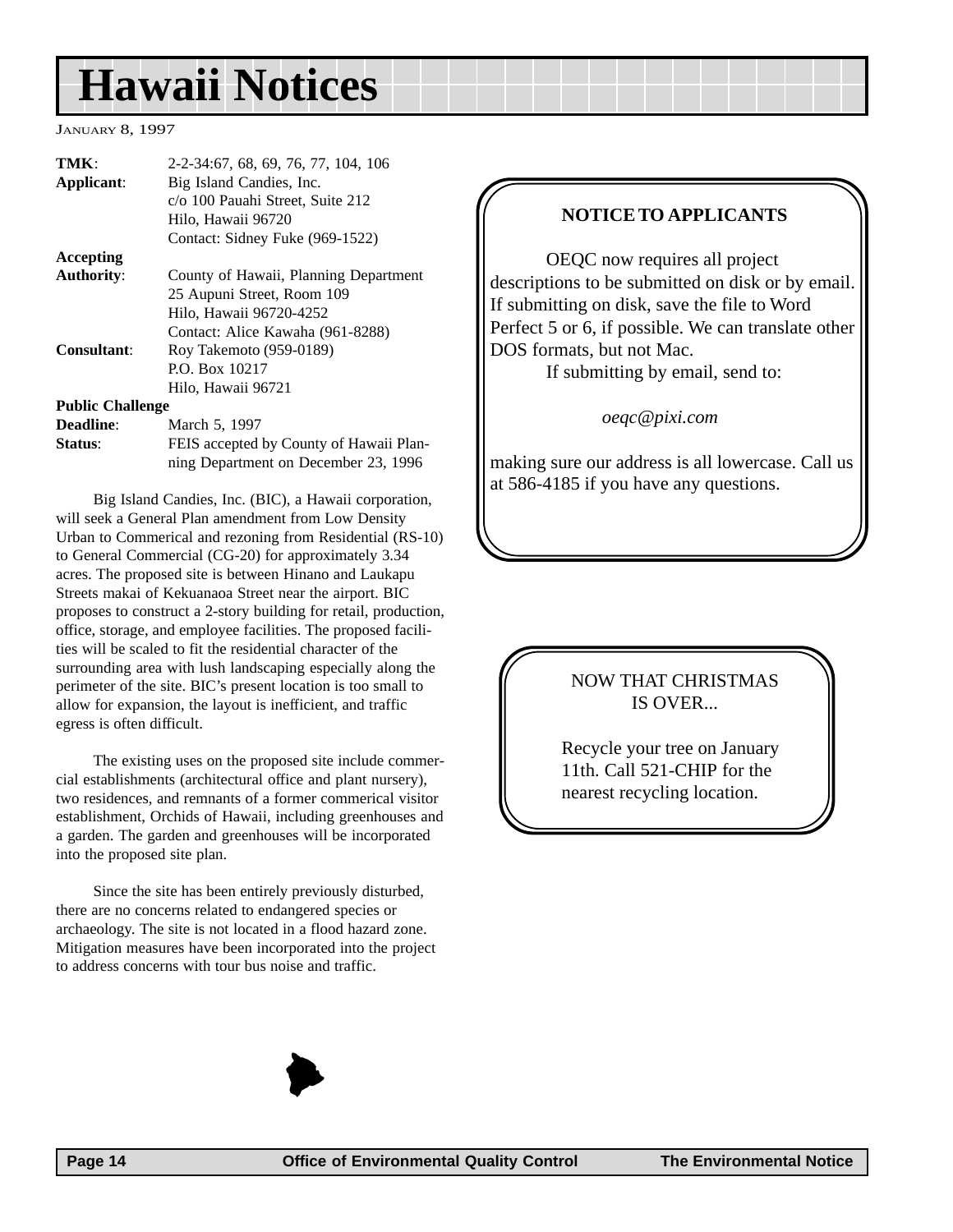## **Shoreline Notices**

JANUARY 8, 1997

### **Shoreline Certification Applications**

Pursuant to §13-222-12, HAR the following shoreline certification applications are available for inspection at the DLNR District Land Offices on Kauai, Hawaii and Maui and at Room 220, 1151 Punchbowl St., Honolulu, Oahu (Tel: 587-0414). All comments shall be submitted in writing to the State Land Surveyor, 1151 Punchbowl Street, Room 210, Honolulu, HI 96813 and postmarked no later than fifteen (15) calendar days from the date of the public notice of the application.

| Case<br>No.     | Date<br>Received | Location                                                                                                                                                                                                       | Applicant                                                                      | Tax Map Key          |
|-----------------|------------------|----------------------------------------------------------------------------------------------------------------------------------------------------------------------------------------------------------------|--------------------------------------------------------------------------------|----------------------|
| OA-067          | 12/11/96         | Ld Ct App 1069, Erosion to Lot 1111 as shown on<br>Map 122 & Redesignation of Said Lot 1111 Less<br>Erosion into Lot A, Honouliuli, Ewa, Oahu (91-8)<br>Hanua Street)                                          | Walter P. Thompson for Estate of James<br>$Cam$ pbel                           | $9-1-26:26$          |
| OA-310<br>& 616 | 12/11/96         | Lots 5-B & 366, Ld Ct App 616, Kai lua, Koolau poko,<br>Oahu (1256 & 1264 Mokulua Drive)                                                                                                                       | Walter P. Thompson for Elia Long $\&$<br>DTP Holdings, Inc.                    | $4 - 3 - 5:59 \& 88$ |
| OA-617          | 12/17/96         | Beach Reserve, Maunalua, Honolulu (Portlock Road)                                                                                                                                                              | ParEn, Inc. dba Park Engineering for<br>Bernice Pau ahi Bishop Estate Trustees | $3-9-02$ :Por.<br>29 |
| OA-618          | 12/13/96         | Lots 227 & 229 & Exclusion 2 of Ld Ct App 828,<br>Wai al ae-Nui and Wai al ae-Iki, Honolulu, Oahu (4999)<br>Kahala Ave)                                                                                        | H. Au & Associates for Kahala Beach<br>Condominium                             | $3 - 5 - 23:2$       |
| $MO-$<br>048    | 12/10/96         | Lot 2 being all of Grant 680 to Kaholowaa, Accretion<br>to Grant 680 to Kaholowaa & Portions of Grant 2613<br>to Hakuole & Others & Grant 10.316 to Mrs. Ana<br>Ako, Kahananui, Molokai (Kamehameha V Highway) | ControlPoint Surveying, Inc. for Edwin<br>& May Tasaki                         | $5 - 6 - 03:7$       |

### **Shoreline Certifications and Rejections**

Pursuant to §13-222-26, HAR the following shorelines have been certified or rejected by the DLNR. A person may appeal a certification or rejection to the BLNR, 1151 Punchbowl Street, Room 220, Honolulu, HI 96813, by requesting in writing a contested case hearing no later than twenty (20) calendar days from the date of public notice of certification or rejection.

| Case<br>No. | Date<br>Cert/Rej       | Location                                                                                          | Applicant                                                       | Tax Map Key     |
|-------------|------------------------|---------------------------------------------------------------------------------------------------|-----------------------------------------------------------------|-----------------|
| OA-610      | Certi fied<br>12/26/96 | Fronting Lot 1054 (Map 253) of Ld Ct App 677,<br>Kaneohe, Koolaupoko, Oahu (584 Kaimalino Street) | ControlPoint Surveying, Inc. for<br>Gary Spector & Carol Wilson | $4-4-39:16$     |
| OA-611      | Certi fied<br>12/26/96 | Lot B, Kaalaea, Koolaupoko, Oahu (47-765 Kam<br>Hwy)                                              | ControlPoint Surveying, Inc. for<br>Gabriel & Elise Baltazar    | $4 - 7 - 16:61$ |
| OA-612      | Certi fied<br>12/26/96 | Lot 116-B of Ld Ct App 772, Laie, Koolualoa, Oahu<br>$(55-321B$ Kam Hwy)                          | Engineers Surveyors Hawaii, Inc.<br>for Darius Amjadi, M.D.     | $5 - 5 - 02:86$ |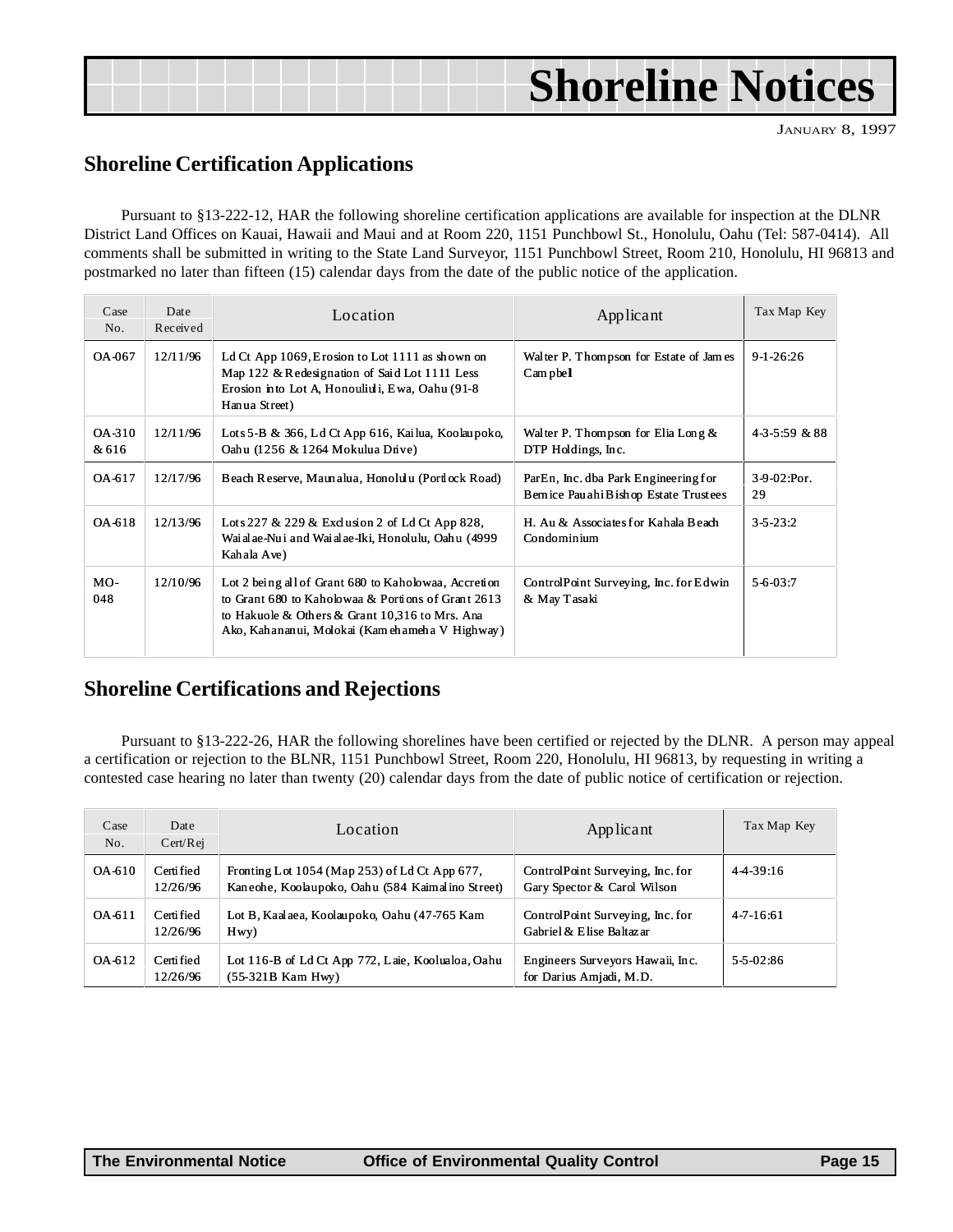## **Federal Notices**

JANUARY 8, 1997

### **Kikiaola Small Boat Harbor, Kaua'i**

The U. S. Army Corps of Engineers, Pacific Ocean Division has removed the the Kikiaola Small Boat Harbor on Kaua'i from the deauthorization list under the Water Resources Development Act of 1996 (P.L. 104-303) due to obligation of funds (see, 61 F.R. 66654, December 18, 1996).

### **Danger Zones and Restricted Areas**

With respect to Hawai'i, the U. S. Army Corps of Engineers is proposing to make minor editorial amendments to 33 C.F.R. §§334.1340(b)(1), 1350(b)(1), and 1410(b)(1) concerning danger zones and restricted areas in the U. S. waters off Hawai'i, including the island of O'ahu and the Makai Undersea Test Range at Makapu'u Point. These amendments clarify that persons, as well as vessels or other listed watercraft, are subject to the restrictions placed on the use of and entry into the areas established by the danger zone and restricted area regulations. Comments should be received on or before **FEBRUARY 18, 1997** (see, 61 F.R. 67265, December 20, 1996).

### **Federal Property for Homeless**

The U. S. Department of Housing and Urban Development has found the following to be suitable and available for assisting the homeless: Bldgs. T-674A, T-587, P-591, P-592, and T-675A at Schofield Barracks; and, Bldgs. T-337 and T-527 at Fort Shafter (see, 61 F.R. 67337, December 20, 1996).

### **Importation of Ostriches**

The Animal and Plant Health Inspection Service is seeking comments by **JANUARY 27, 1997** on rules governing ratite (ostrich) importation. The rules propose, among other things, to make Honolulu a port of entry for ratites (see, 61 F.R. 68123, December 27, 1996).

## **Letters of Notice**

### **Nimitz Highway Improvements**

*The following are excerpts from comment letters written by Councilmember Donna Mercado Kim, Planning Department and Department of Transportation Services, all of the City and County of Honolulu, on the DSEIS for the Nimitz Highway Improvements.*

### Councilmember Kim

I would like to take this opportunity to submit written testimony as the Councilmember for the Seventh Council District which encompasses a good portion of the proposed improvements for Nimitz Highway and to represent the concerns of my community.

The community is currently not in support of this project. The neighborhoods of the regions that will be most affected by the proposed Nimitz Viaduct have expressed to me the following concerns.

The Kalihi-Palama Neighborhood Board voted against the H-1 Contraflow/Shoulder Lane Project and opposes any creation of a viaduct, which they feel would compromise the integrity of the surrounding neighborhood.

The Kalihi-Palama Community Council unanimously opposed the Nimitz Highway Viaduct and noted that the bottleneck backup would occur unless downtown streets were widened.

The Kalihi-Valley Neighborhood Board opposed the H-1 Contraflow and shoulder lane project along with the Nimitz Highway Improvements and pointed out that the Department of Transportation should address downtown traffic congestion first. The Board advised that traffic problems would remain unless the core of the traffic, downtown, is resolved before the implementation of projects outside of the urban center. Furthermore, they recognize that the proposed viaduct will adversely impact businesses along this corridor.